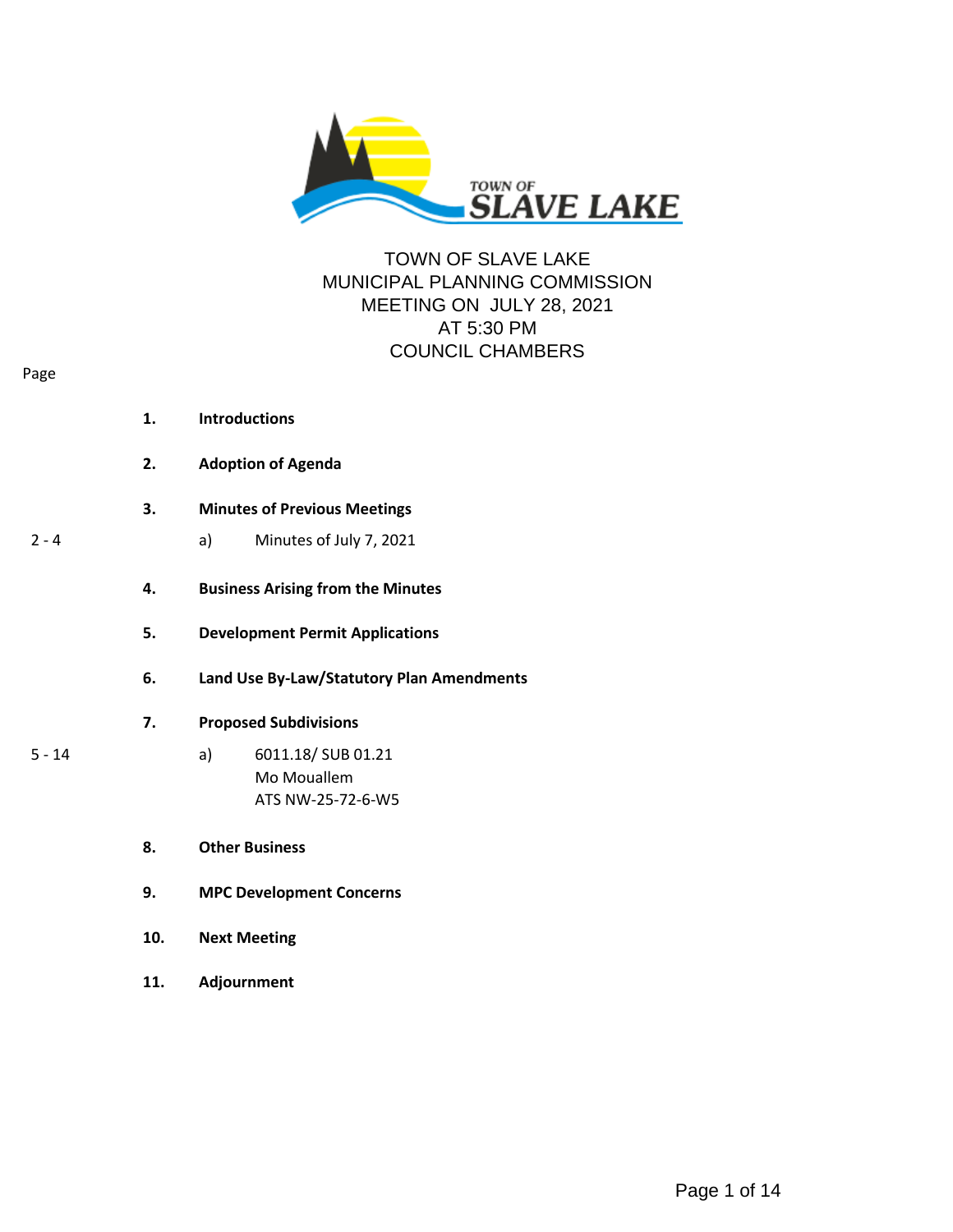

## **MUNICIPAL PLANNING COMMISSION MINUTES OF MEETING HELD MONDAY, MAY 31, 2021 @ 5:30 P.M. COUNCIL CHAMBERS**

| <b>PRESENT:</b>                                               | S. Torresan-Chykerda, J. Brandle, S. Shah, T. Kelham, and B. Ferguson       |                |  |  |
|---------------------------------------------------------------|-----------------------------------------------------------------------------|----------------|--|--|
| ABSENT:                                                       | R. King                                                                     |                |  |  |
| OTHERS:                                                       | Samantha Dyck, Acting Director of Planning & Development                    |                |  |  |
| S. Torresan-Chykerda called the meeting to order at 5:29 p.m. |                                                                             |                |  |  |
| 1. Adoption of the Agenda                                     |                                                                             |                |  |  |
| MOVED BY B. Ferguson to accept the agenda as presented.       |                                                                             |                |  |  |
| <b>Minutes of Previous Meetings</b><br>2.                     |                                                                             |                |  |  |
|                                                               | MOVED T. Kelham to accept the minutes of May 31, 2021 meeting as presented. | <b>CARRIED</b> |  |  |
| 3.                                                            | <b>Business Arising from the Minutes</b>                                    |                |  |  |
| 4.                                                            | <b>Development Permit Applications</b>                                      |                |  |  |

**a) DP #57.05.21 Marc Boissonneault Discretionary Use Logging, Clear Cut, & Log Haul Operation**

\*B. Ferguson abstained from the application and left the room prior to discussion.

MOVED BY S. Shah that the Municipal Planning Commission approves Development Permit #57.05.21 to conduct clear cut, logging, and a log haul operation in the UE – Urban Expansion District on ATS NE-25-72-6-W5 subject to the following conditions.

- 1. Logging and clearing operations are to commence and be completed no later than September 30, 2021
- 2. The landowner will be required to enter into a Road Use Agreement with the Town of Slave Lake. All trucking of equipment, logs, etc. associated with the logging, clearing, and log haul operations shall be in accordance with the Road Use Agreement and approve truck route map.
- 3. Access to ATS NE-25-72-6-W5 shall be gained via a temporary access off of 15th Avenue SE. Please contact Calvin Couturier, Director of Operations at 780-849-4107 to discuss the temporary access to this site.
- 4. The temporary access shall be developed in accordance with the Town's Development Standards and Procedures.
- 5. There will be no burning of logs, wood, or debris associated with the logging operation.
- 6. If in the progress of work on this development the landowner/applicant desires to change in any way from the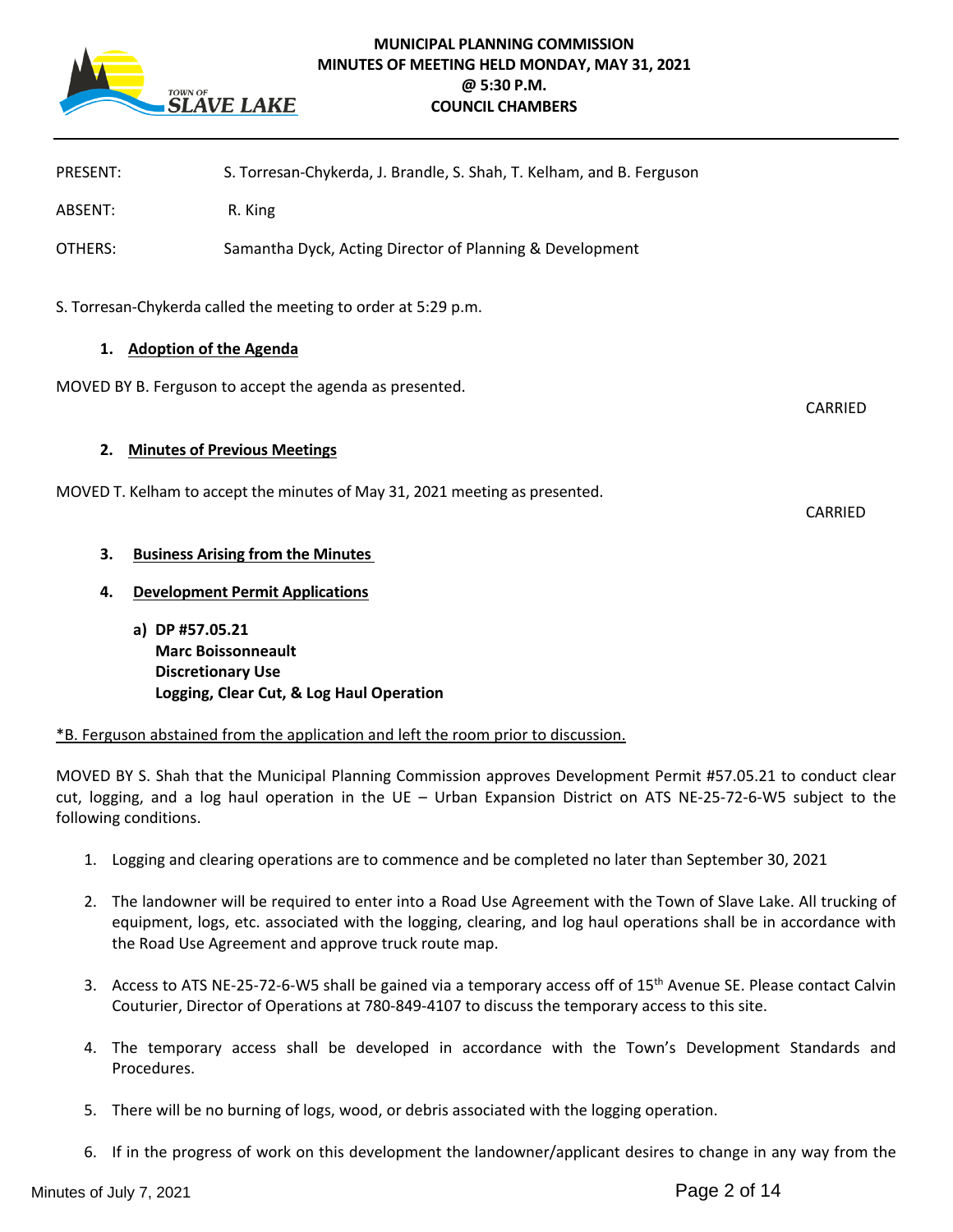terms and conditions of this development permit, he/she shall notify the Town in writing and submit amended drawings, and if necessary, shall apply for a new development permit.

- 7. The Town assumes no responsibility or liability for any inaccuracy, mistake or error of law or fact, which arises from the information supplied by or on behalf of the landowner/applicant.
- 8. If the development authorized by this development permit is not commenced and completed within eighteen (18) months from the date of issuance of this development permit, the permit is deemed to be VOID unless an extension has been granted by the Development Authority or the Municipal Planning Commission. It is the landowner/applicant's responsibility to advise the Town if the development will not be completed within the 18 month time frame and request an extension.

## **PERMIT COMPLIANCE**

9. The Landowner and applicant shall comply with the Town's Development Standards and Procedures, the Town's Policies and Procedures, the Town's municipal bylaws, the Alberta Safety Codes Act, all applicable federal and provincial legislation and any conditions of caveat, covenant, easement, or other instrument registered on title to the lands.

## **PUBLIC LANDS**

- 10. The landowner/applicant is responsible for ensuring that all improvements on the lot, such as building, driveway, etc., do not interfere with fire hydrants, storm drains, light standards, or utility easements, etc., and landowner/applicant will be held responsible for damage he or his contractors may cause.
- 11. Prior to construction proceeding, any existing damage to sidewalks, roads or public utility services is to be reported to the Town or the landowner/applicant will be held responsible for damage.
- 12. Any existing public landscaped areas that are damaged during construction are to be repaired to their original condition by the landowner/applicant.

## **GENERAL CONDITIONS**

- 13. The landowner/applicant and any other contractors working on this development are to be properly licensed by the Town and/or the Province.
- 14. The landowner/applicant shall ensure that the construction site remains in a tidy and orderly condition and that construction debris and materials are contained within the boundaries of the parcel and not permitted to scatter to neighbouring parcels.

## ADDITIONAL NOTES: (not conditions of the Development Permit)

- If you require a time extension in order to complete your development, please contact the Planning Department at 780-849-8004.
- Please remember to CALL BEFORE YOU DIG by contacting Alberta 1st Call at 1-800-242-3447 or CLICK BEFORE YOU DIG at [http://albertaonecall.com](http://albertaonecall.com/).

CARRIED

## **5. Land Use Bylaw/Statutory Plan Amendments**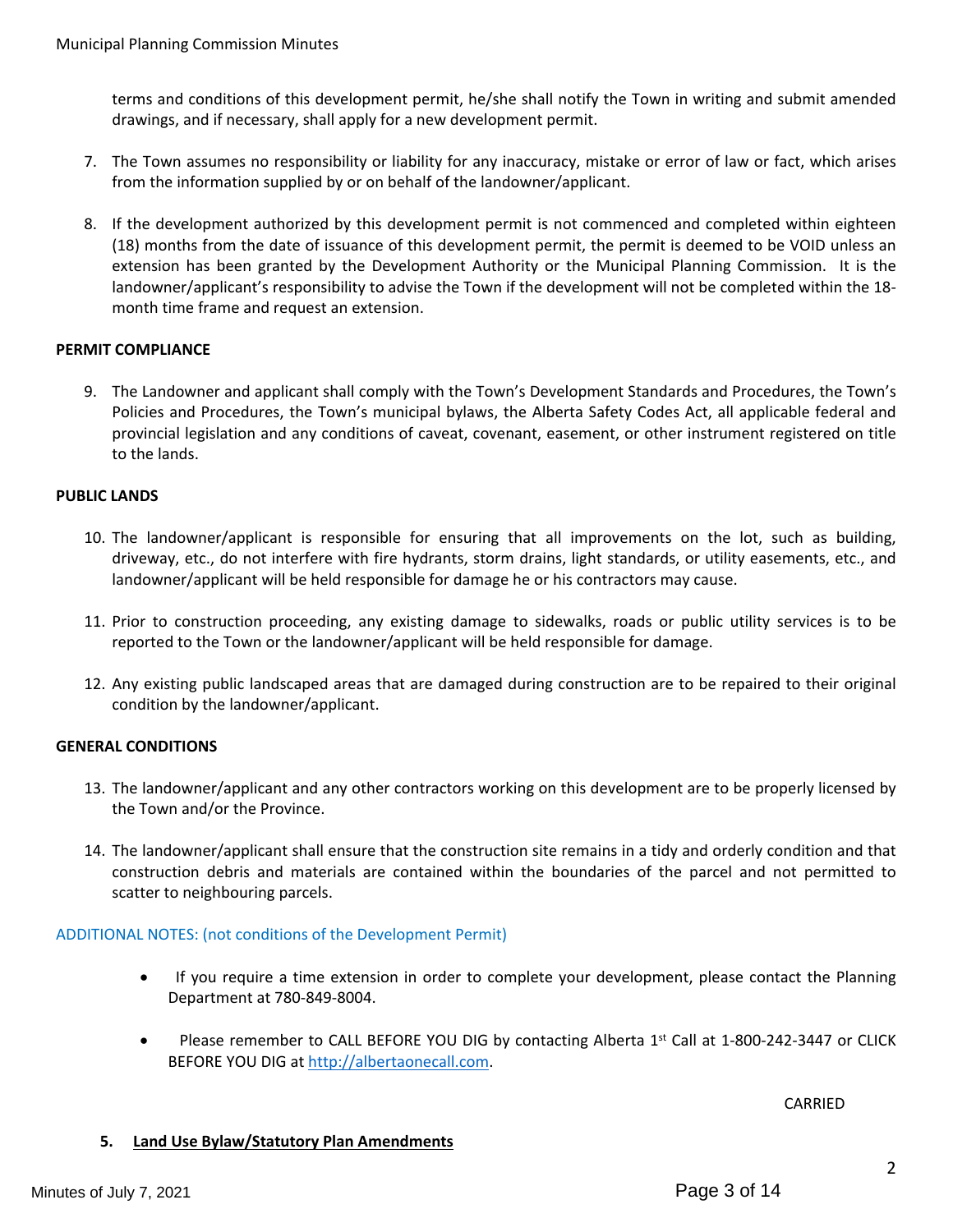## **6. Proposed Subdivisions**

# **7. Other Business**

**a) 6015.02.2021 MD 124 Development Referrals Cabin**

MOVED BY J. Brandle that the Municipal Planning Commission directs Administration to send a letter to the Municipal District of Lesser Slave River indicating that the Town of Slave Lake has no concerns with Development Permit Application 21-D-022.

\_\_\_\_\_\_\_\_\_\_\_\_\_\_\_\_\_\_\_\_\_\_\_\_\_\_\_\_\_\_\_\_\_\_\_\_\_\_\_\_\_\_\_\_\_\_\_\_\_\_\_\_\_\_\_ \_\_\_\_\_\_\_\_\_\_\_\_\_\_\_\_\_\_\_\_\_\_\_\_\_\_\_\_\_\_\_\_

## **8. MPC Development Concerns**

## **9. Meeting Review**

Next regularly scheduled meeting is June 21, 2021 or July 5, 2021.

**Adjournment:** Meeting adjourned at 5:42 pm

Recorder: Samantha Dyck Minutes Prepared by: Samantha Dyck

Chairperson Date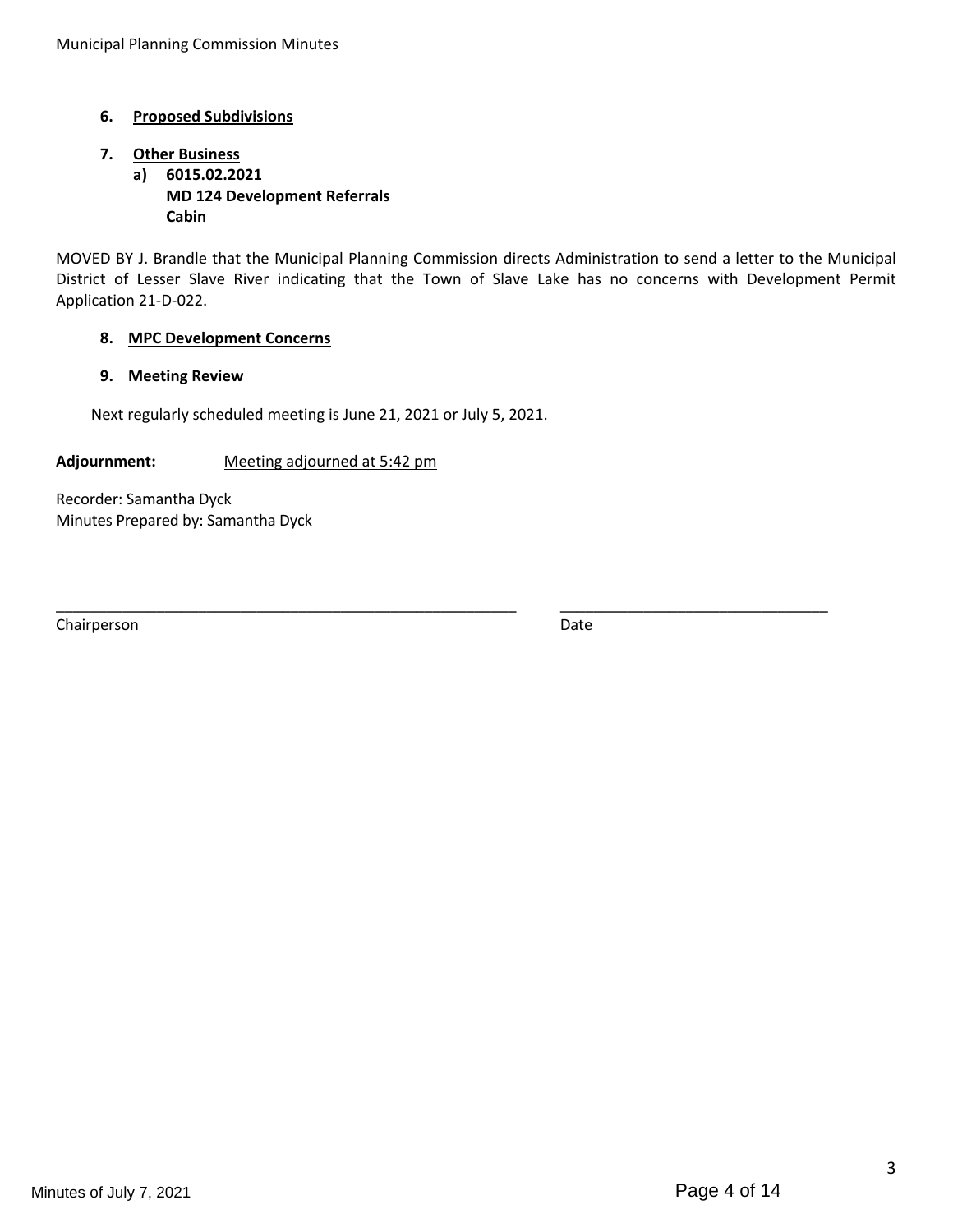

## REPORT TO THE MUNICIPAL PLANNING COMMISSION MEETING OF JULY 19, 2021

Samantha Dyck **DATE:** July 15, 2021 Director of Planning & Development FROM:

Subdivision SUBJECT:

FILE: 6011.13/SUB 01.14

PURPOSE

The purpose of this repor<sup>t</sup> is for the Municipal Planning Commission to consider <sup>a</sup> subdivision.

| Name of Applicant: Mo Mouallem                  |                                                                                                                                                                                                           |
|-------------------------------------------------|-----------------------------------------------------------------------------------------------------------------------------------------------------------------------------------------------------------|
| <b>Name of Owner:</b>                           | 561477 Alberta Ltd                                                                                                                                                                                        |
|                                                 | Subject Properties: ATS NW-25-72-6-W5                                                                                                                                                                     |
| <b>Existing Use:</b>                            | Undeveloped                                                                                                                                                                                               |
| <b>Proposed Use:</b>                            | Hobby Farm                                                                                                                                                                                                |
| <b>Subdivision</b><br><b>Decision Deadline:</b> | July 20, 2021                                                                                                                                                                                             |
| <b>District:</b>                                | <b>Existing Land Use</b> The noted site is currently zoned UE - Urban Expansion District.                                                                                                                 |
|                                                 | Municipal Reserve: Municipal Reserves of 6.7 hectares were deferred on NW 25-72-6-W5.                                                                                                                     |
| <b>Environmental</b><br><b>Reserves:</b>        | Environmental Reserves are recommended along the boundary of each side of<br>the Sawridge Creek of a minimum of 6 m to protect the bank. (S 664.1.1)                                                      |
| <b>Conservation</b><br><b>Reserve:</b>          | A subdivision Authority may require the owner of a parcel of land that is subject<br>subject of a proposed subdivision to provide part of the parcel to the Town as a<br>Conservation Reserve (S.664.2(1) |
| Proposal:                                       |                                                                                                                                                                                                           |
|                                                 | The Tentative Plan shows a proposed subdivision of ATS NW-25-72-6-W5 to create 2 lots.                                                                                                                    |

The subject site is located south of Highway 2 and has the Sawridge Creek running through it.

The application indicates that the proposed use is to create 2 lots. The land is currently undeveloped.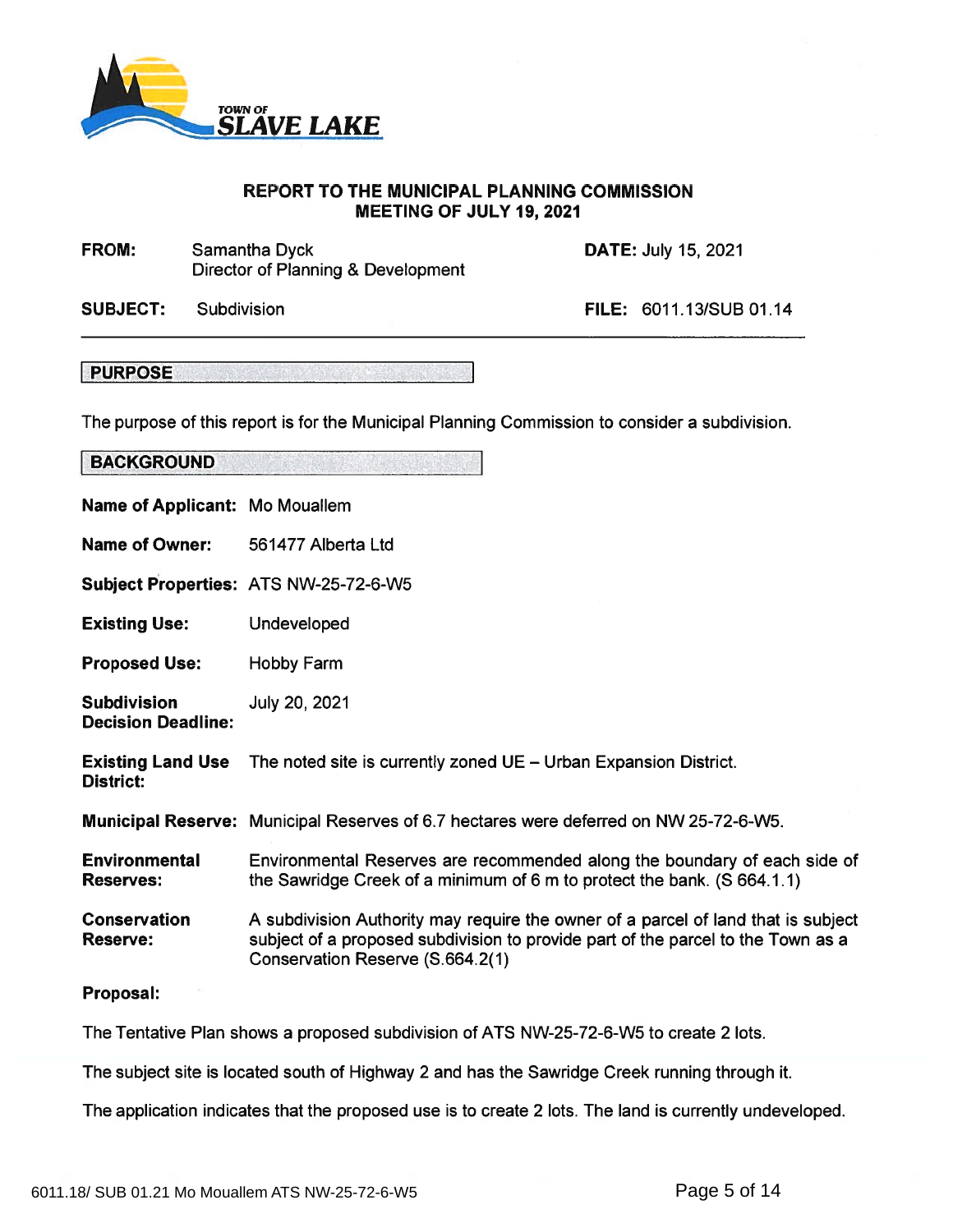### Referral Comments:

Alberta Infrastructure & Transportation

No **XXXXXXXX** Concerns

ATCO Gas

No Response

**ATCO Pipelines** 

No Response

Aspen Regional Health Authority

No Response

**ATCO Electric** 

No Response

Cable T.V. Slave Lake Ltd.

No Response

Canada Pos

No Response

High Prairie School Division No. 48

No Response

Living Waters Catholic Regional Division No. <sup>42</sup>

No Response

TELUS Communications Inc.

No Response

**TELUS Tactical Planning North** 

No Response

Town Staff:

**Director of Finance** 

No Concerns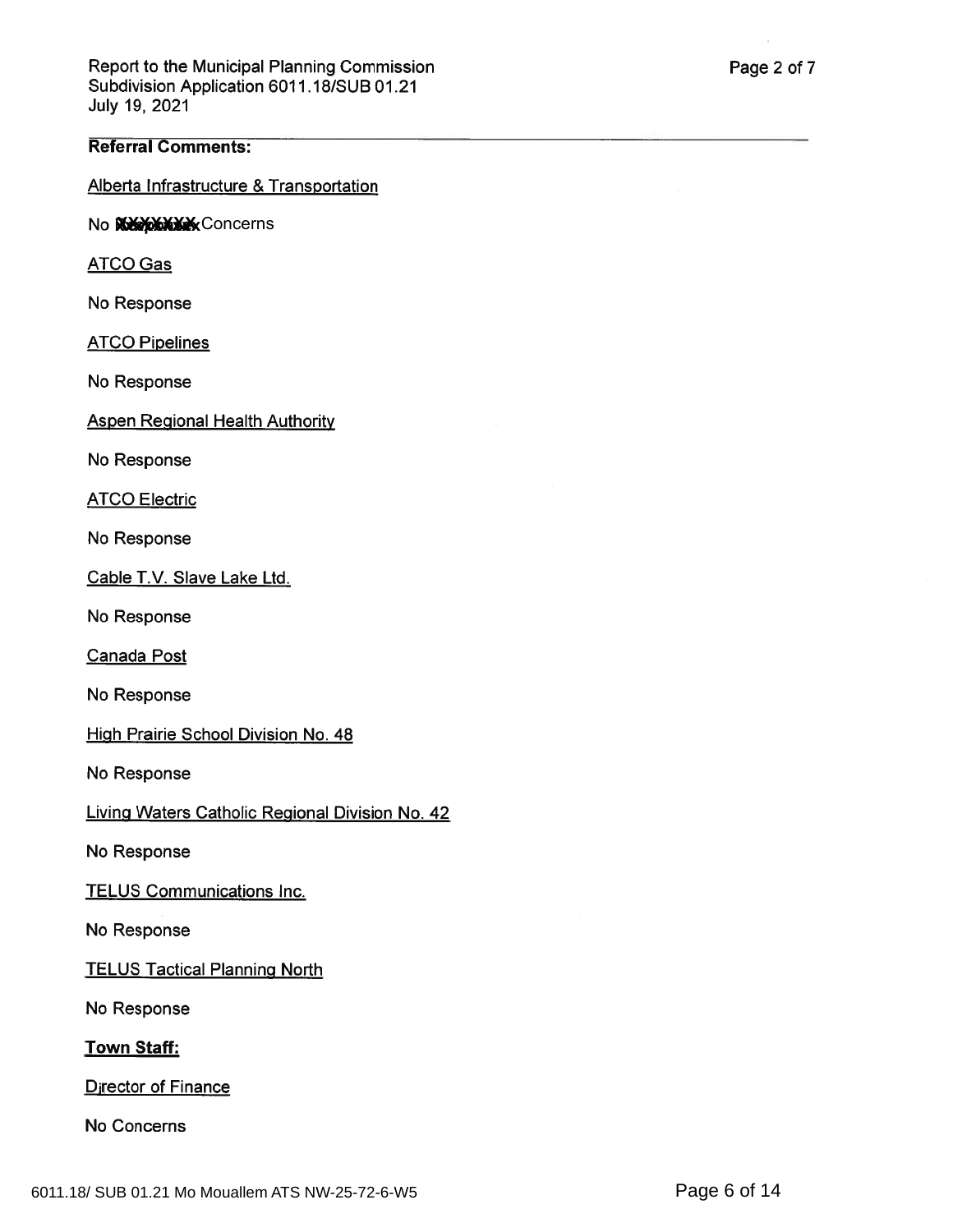## Director of Community Services

No Response

Director of Protective Services

No Response

Director of Operations

No Response

## Adioining Property Owners' Input:

Only one property owner contacted the Planning Department and she was only concerned that there would be the ability to have <sup>a</sup> development between her house and the creek.

#### Plan Analysis:

#### (1) Municipal Development Plan

The subject site is within the Natural Environment and Open Space AND Residential and General Urban designation in the Town of Slave Lake's Municipal Development Plan; as such no amendment to the Municipal Development Plan will be required.

(2) Southwest Area Structure Plan

The subject site is within the High Density Residential, Environmentally Sensitive, and Low-Density designations of the Southwest Area Structure Plan; as such no amendment to the ASP is required.

#### (3) Land Use Bylaw

The noted site is currently zoned UE — Urban Expansion District.

#### (4) Inter-municipal Development Plan

The noted site is located within the Inter-municipal Development Plan Fringe area. In accordance with Map 4.6 the area is designated as Urban Residential and Environmentally Sensitive Area.

#### (5) Subdivision and Development Regulation/Municipal Government Act

Section 8 of the new Subdivision and Development Regulation requires that the written decision of <sup>a</sup> Subdivision Authority include reasons for the decision, including an indication of how the Subdivision Authority has considered any submissions made to it by the adjacent landowners and the matters listed in Section 7 of the Regulation. Section <sup>7</sup> indicates that, in making <sup>a</sup> decision, <sup>a</sup> Subdivision Authority must consider its topography; its soil characteristics; storm water collection and disposal, any potential for flooding, subsidence or erosion; accessibility to <sup>a</sup> road; the availability and adequacy of water supply, sewage disposal system and solid waste disposal; whether the proposal complies with the requirements of the Private Sewage Disposal Systems Regulation; the use of land in the vicinity; and any other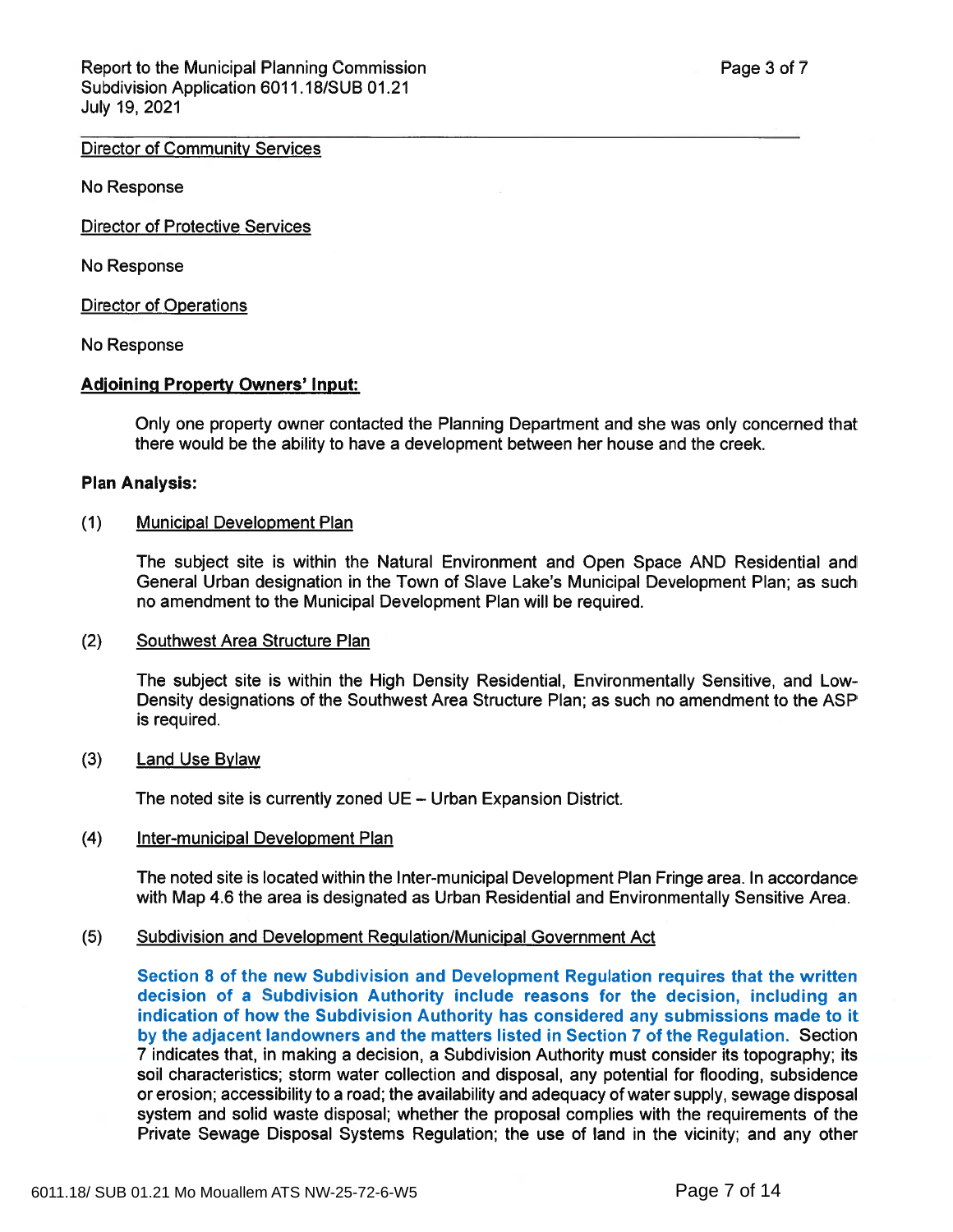matters that it considers necessary to determine whether the land is suitable for the purposes for which the subdivision is intended.

## (7) Subdivision and Development Regulation

Section 14 of the Regulation applies to land that is subject to an application and within 1.6 kilometers of the center line of a highway right of way.

Section 14 of the Regulation provides that with respec<sup>t</sup> to land described above, a Subdivision Authority shall not approve an application for subdivision unless the land is:

- 1.for agricultural purposes on parcels 16 hectares or greater;
- 2. aa single parcel with an existing residence from an un-subdivided quarter section,
- 3.<sup>}</sup>. an undeveloped single residential parcel from an un-subdivided quarter that is locatec 300 meters away from the highway,
- 4. contained in an area where there is an agreemen<sup>t</sup> between the municipality and the Minister of Infrastructure and Transportation and the use is permitted in the agreement, or
- 5.<sup>i.</sup> contained in an Area Structure Plan satisfactory to the Minister of Infrastructure and Transportation.

**DISCUSSION** N The contract of the contract of the contract of the contract of the contract of the contract of the contract of

#### Planning Considerations:

## Inter-municipal & Regional Considerations

The subdivision application was referred to the Municipal District of Lesser Slave River No. 124 (M.D.) and the Sawridge First Nation as the subject lands are located with the Regional Growth Plan (RGP) and Inter-municipal Development Plan (IDP) areas.

No comments were received from the Sawridge First Nation.

The Municipal District of Lesser Slave River No. 124 expressed two concerns:

- 1. Road Access How will Lot 1 receive access? If <sup>a</sup> bridge would be needed, then <sup>a</sup> Fiscal Impact Assessment would be required. If access is to come through NE-25-72-6-W5, then an access easement would need to be registered on both land titles.
- 2. A Flood Plan Analysis may be needed to find <sup>a</sup> suitable building pocket without flood risk for this property. A caveat showing the suitable building pocket should be registered on title.

#### Access to Subdivision

Access to the remainder lot shall be from Main Street South. Access to the proposed Lot 1 shall be accomplished in one of two ways, either through an access easement registered on title or through the Lot 1 being consolidated with ATS NE-25-72-6-W5.

#### Lot Sizes

In accordance with Section 113 of the Land Use Bylaw #22-2007 there is no required minimum parcel area. The proposed parcels will be 17.09 hectares and 9.005 hectares.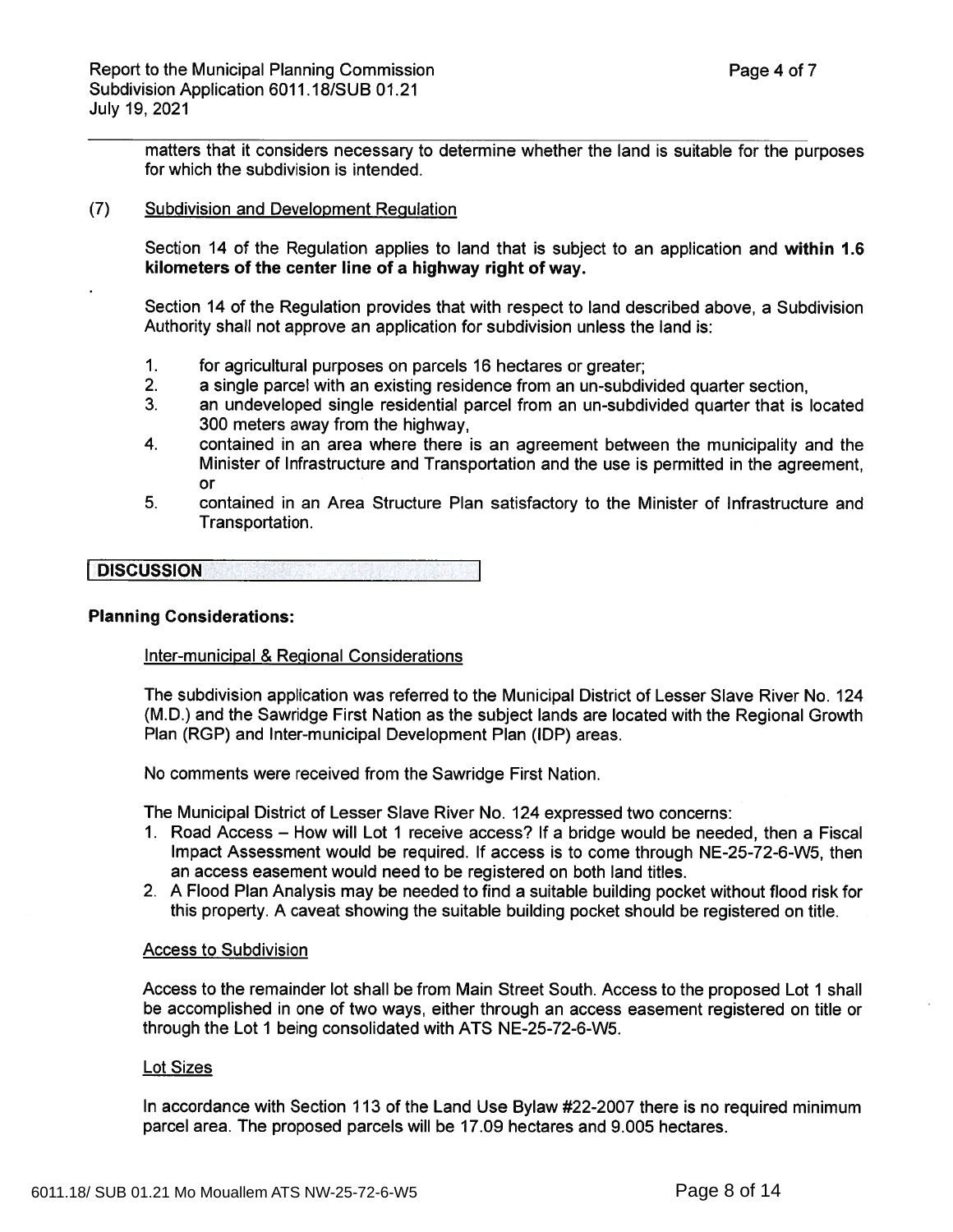#### Environmental Reserve -ER

The lands adjacent to Sawridge Creek meet the requirements for Environmental Reserve.

#### Municipal Reserves - MR

Municipal Reserves are not required for this application, as Municipal Reserves of 6.47 hectares was required in 1993 and caveated on title. The Planning Department recommends deferring to this caveat to the remainder lot.

#### Proximity to Sewage or Landfill Facilities

In accordance with Subdivision Regulations the proposed site is not within the specified distances from Sewage or Landfill facilities and as such, can be considered by the Subdivision Approving Authority.

#### Potential for Flooding

The subject site lies within <sup>a</sup> Designated Flood Fringe or near <sup>a</sup> Designated Flood way and as such there exists potential for flooding.

#### Soil Stability

There are no concerns on this site with regard to soil stability.

#### **Servicing**

The proposed use is agriculture and so servicing is not necessary at this time.

#### Taxes and Local Improvement Levies

Land taxes for the subject lands have been paid in full and currently there are no outstanding local improvement levies that apply to this parcel.

The proposed subdivision meets with all other requirements and no other issues arise with respec<sup>t</sup> to municipal infrastructure at this time.

#### RECOMMENDATION

The Planning Department recommends that the Municipal Planning Commission approve Subdivision Application 6011.18/SUB 01.21 subject to the following conditions.

• That prior to endorsement of an instrument affecting this plan, all outstanding land taxes and local improvement levies must be paid.

Notes: (These are not conditions of approval)

The applicant is to provide 6m of Environmental Reserve on each side of Sawridge Creek.

The deferred MR reserve caveat shall be carried forward on the balance of the parcel.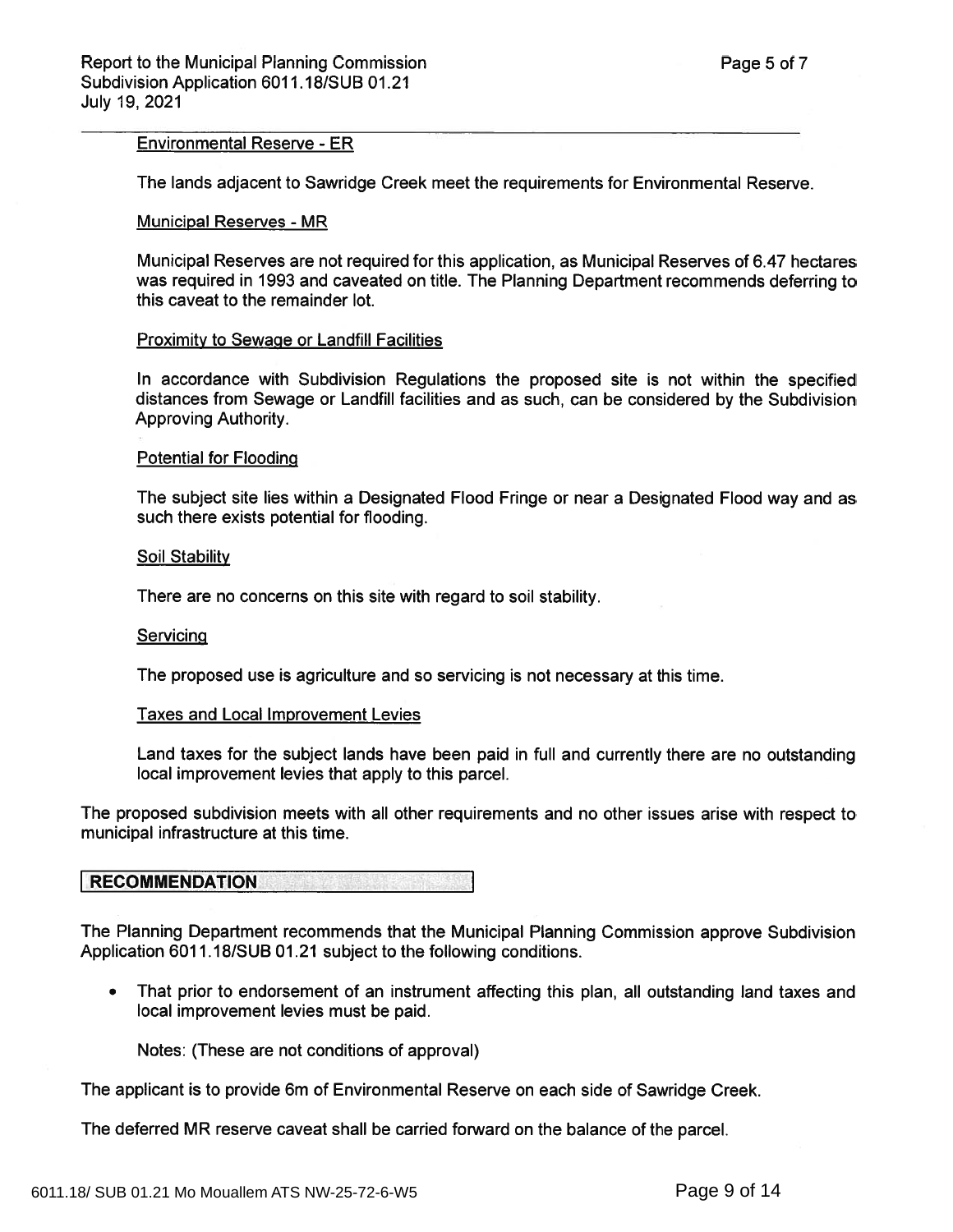Legal access to proposed Lot 1 must be provided by means of an access agreemen<sup>t</sup> to be registered on title to the adjacent parcel (ATS NE-25-72-6-W5) or alternatively, Lot 1, Block 1, may be consolidated with the title of the adjacent parcel (ATS NE-25-72-6-W5). Registration of the Access Easement must be dealt with concurrently upon registration of the subdivision at Land Titles.

MOTION:II

The Municipal Planning Commission (MPC) considered the application in relation to the Municipal Development Plan and the Land Use Bylaw #22-2007 and have concluded that the proposed subdivision meets the intent of these statutory plans.

The MPC also considered the servicing of the subdivision in that the lot being subdivided will not need services as there will be no development occurring. Based on this information the MPC feels the proposed lots will not require municipal infrastructure at this time.

The MPC considered the referral comments received from the various referral agencies and adjacent property owners. As no concerns were received, the MPC feels the proposed subdivision should have no negative impacts on the surrounding developments.

The MPC considered the soil characteristics and the proposed lots in relation to potential flooding and concluded there is low risk of flooding.

That the Municipal Planning Commission approves Subdivision Application 6011 .18 /SUB 01.21 subject to the following conditions:

- •• That the Developer registers an access easement plan as well as an access easement document concurrently with the Plan of Subdivision, on Lot 1 and ATS NE-25-72-6-W5 and that the Town of Slave Lake is named as a Third Party on this easement.
- • That prior to endorsement of an instrument affecting this plan, all outstanding land taxes and local improvement levies must be paid, pursuan<sup>t</sup> to the Municipal Government Act R.S.A., 2000, Sec. 645(1), or arrangements made which are satisfactory to the municipality.
- •• Subdivision to be affected by a Plan of Survey, pursuant to Section 657 of the Municipa Government Act, or by such other means as is satisfactory with the Registrar of Land Titles for the North Alberta Land Registration District.
- • Any and all easements required by the municipality or any franchise utility as <sup>a</sup> result of this subdivision shall be provided by the developer at no cost to the municipality or any franchise utility and shall be registered on title by Utility Right-of-Way Plan concurrent with the registration of the plan of subdivision. [Municipal Government Act, R.S.A., 2000, Sec. 655]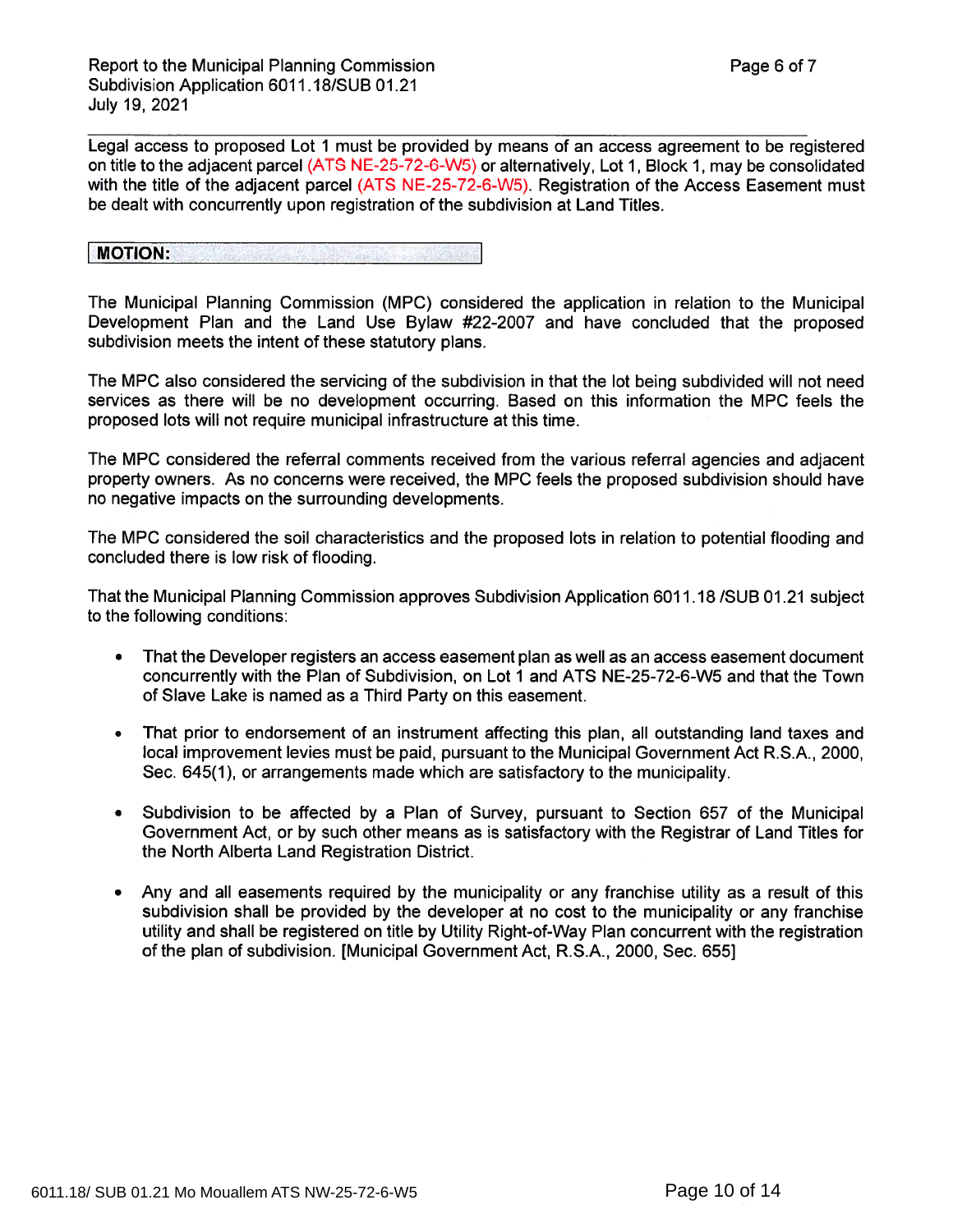## **Attachments**

- 1. Location Map
- 2. Subdivision Application Form
- 3. Tentative Plan of Subdivision

**Report Submitted:** 

**Samantha Dyck** Acting Director of Planning & Development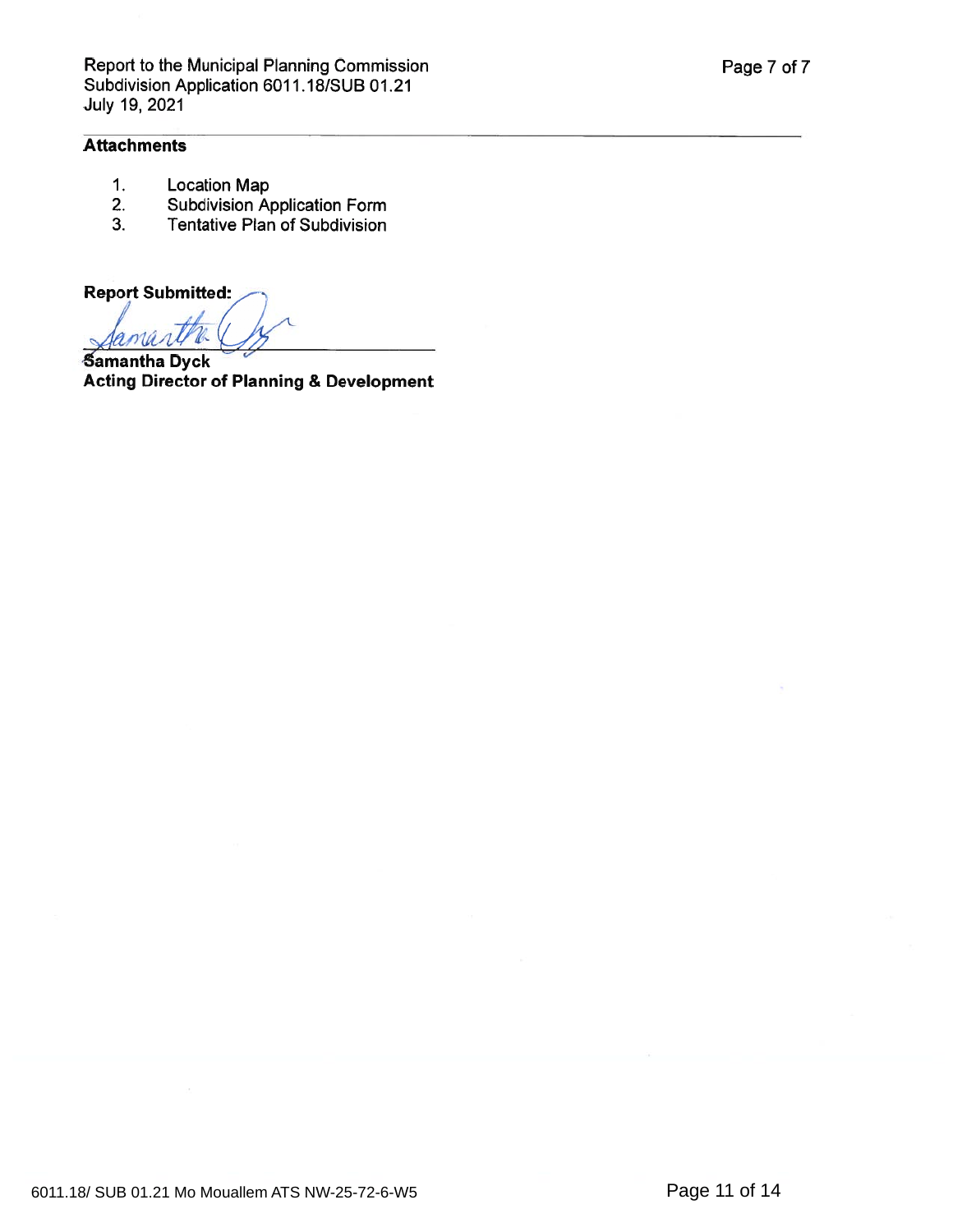# Location Map

Proposed Subdivision 6011.18/SUB 01.21

ATS NW-25-72-6-W5

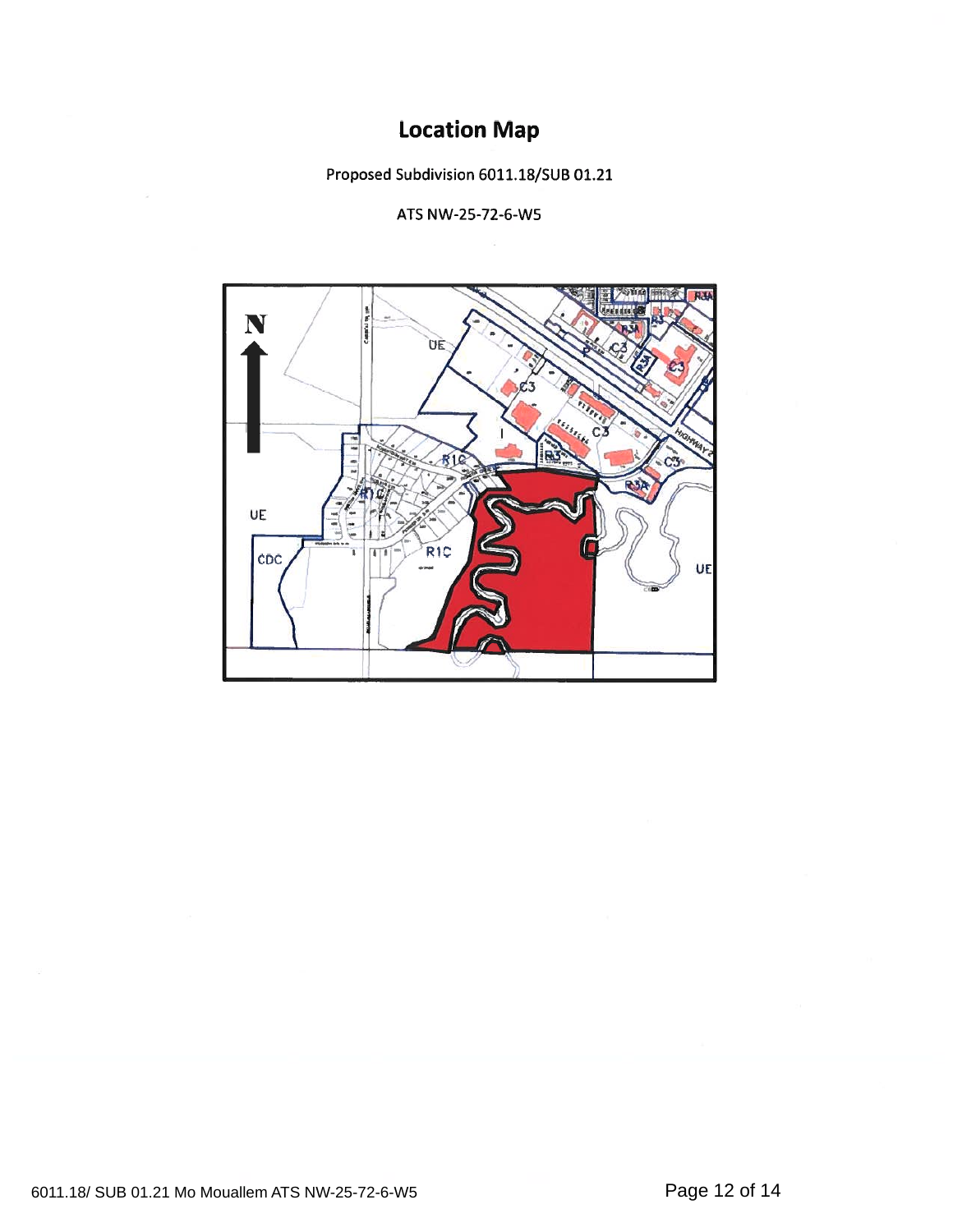| <b>TOWN OF</b><br>SLAVE LAKE                                                                                                                                                                                                                                                                                       |                                                                                                                                                                                                                                                  |
|--------------------------------------------------------------------------------------------------------------------------------------------------------------------------------------------------------------------------------------------------------------------------------------------------------------------|--------------------------------------------------------------------------------------------------------------------------------------------------------------------------------------------------------------------------------------------------|
| <b>APPLICATION FOR SUBDIVISION</b>                                                                                                                                                                                                                                                                                 |                                                                                                                                                                                                                                                  |
| By Plan of Subdivision                                                                                                                                                                                                                                                                                             | Date of Receipt:                                                                                                                                                                                                                                 |
| By other instrument                                                                                                                                                                                                                                                                                                | File No.: $\lfloor \rho \sqrt[3]{1} \rfloor$ . $\rfloor$ $\frac{1}{3}$ / $\sqrt[5]{10}$                                                                                                                                                          |
| Fees Submitted: \$850.00                                                                                                                                                                                                                                                                                           | <b>Proof of Separate Services:</b><br>(Applicable for Semi-Detached/Duplex)                                                                                                                                                                      |
| This Form is to be completed in full, wherever applicable, by the Registered Owner of the subject lands or by a person                                                                                                                                                                                             |                                                                                                                                                                                                                                                  |
| authorized to act on his/her behalf.<br>Name of Registered Owner of Subject Lands                                                                                                                                                                                                                                  | <b>Address and Phone Number</b>                                                                                                                                                                                                                  |
| 561477<br>Alber-                                                                                                                                                                                                                                                                                                   | box 240, Slave take, TOG2AO                                                                                                                                                                                                                      |
|                                                                                                                                                                                                                                                                                                                    | Phone: $780 - 849 - 9116$                                                                                                                                                                                                                        |
| Authorized Person Acting on behalf of Registered Owner                                                                                                                                                                                                                                                             | <b>Address and Phone Number</b>                                                                                                                                                                                                                  |
|                                                                                                                                                                                                                                                                                                                    | <i>Ku</i> Kdale                                                                                                                                                                                                                                  |
|                                                                                                                                                                                                                                                                                                                    |                                                                                                                                                                                                                                                  |
|                                                                                                                                                                                                                                                                                                                    | Phone: $587 - 338 - 079$                                                                                                                                                                                                                         |
| <b>LEGAL DESCRIPTION AND AREA OF LANDS TO SUBDIVIDED</b>                                                                                                                                                                                                                                                           |                                                                                                                                                                                                                                                  |
| All/part of the $\frac{NW}{2}$ % sec. $\frac{25}{2}$ twp. $\frac{72}{2}$ range $\frac{6}{2}$ west of $\frac{5}{2}$ meridian                                                                                                                                                                                        |                                                                                                                                                                                                                                                  |
|                                                                                                                                                                                                                                                                                                                    |                                                                                                                                                                                                                                                  |
| <b>LOCATION OF LAND TO BE SUBDIVIDED</b>                                                                                                                                                                                                                                                                           |                                                                                                                                                                                                                                                  |
| The land is situated in the municipality of $S $ ave Luke.<br>а.                                                                                                                                                                                                                                                   |                                                                                                                                                                                                                                                  |
| Is the land situated immediately adjacent to the municipal boundary? $\langle$ Oor N<br>b.                                                                                                                                                                                                                         |                                                                                                                                                                                                                                                  |
| Is the land situated within 0.8 Km of the centre line of a highway ROW? $\bigcirc$ or N<br>C.                                                                                                                                                                                                                      |                                                                                                                                                                                                                                                  |
| d.<br>е.                                                                                                                                                                                                                                                                                                           | Is the land adjacent to the bed and shore of a river, stream, watercourse, lake or other body of Water? ( $\gamma$ ) or N<br>Does the land contain, either wholly or partially, the bed and shore of a river, stream, watercourse, lake or other |
| body of water? $\mathcal{D}$ or N                                                                                                                                                                                                                                                                                  |                                                                                                                                                                                                                                                  |
| <b>EXISTING AND PROPOSED USE OF LAND TO BE SUBDIVIDED</b>                                                                                                                                                                                                                                                          |                                                                                                                                                                                                                                                  |
| a. Existing use of the land $\mathbb{N}_{\Omega}$                                                                                                                                                                                                                                                                  |                                                                                                                                                                                                                                                  |
| b. Proposed Use of the Land Hobby Farm                                                                                                                                                                                                                                                                             |                                                                                                                                                                                                                                                  |
| The designated use of the land as per the Land Use Bylaw $\underline{\hspace{1cm}}\bigcup \underline{\hspace{1cm}}$<br>c.                                                                                                                                                                                          |                                                                                                                                                                                                                                                  |
| PHYSICAL CHARACTERSITICS OF THE LAND TO BE SUBDIVIDED                                                                                                                                                                                                                                                              |                                                                                                                                                                                                                                                  |
| a. Describe the nature of the topography of the land (flat, rolling, steep, mixed) $M_1 \times e \cdot d$                                                                                                                                                                                                          | b. Describe the nature of the vegetation and water on the land (brush, shrubs, tree stands, woodlots, etc., sloughs,                                                                                                                             |
| creeks, etc. Treed Areas, Claured Areas, Suwnage Creek.                                                                                                                                                                                                                                                            |                                                                                                                                                                                                                                                  |
| Describe the kind of soil on the land (sandy, loam, clay, etc.) $\sqrt{2}$                                                                                                                                                                                                                                         |                                                                                                                                                                                                                                                  |
| EXISTING BUILDING(S) ON THE LAND PROPOSED TO BE SUBDIVIDED                                                                                                                                                                                                                                                         |                                                                                                                                                                                                                                                  |
| a. Describe any buildings, historical or otherwise, and any structures on the land and whether they are to be<br>demolished or moved: No buildings                                                                                                                                                                 |                                                                                                                                                                                                                                                  |
| <b>WILDFIRE RISK ASSESSMENT</b>                                                                                                                                                                                                                                                                                    |                                                                                                                                                                                                                                                  |
| a. If the subject lands are located within or adjacent to the Wildfire/Urban Interface, provide a Wildfire Risk<br>Assessment.                                                                                                                                                                                     |                                                                                                                                                                                                                                                  |
| REGISTERED OWNER OR PERSON ACTING ON HIS/HER BEHALF                                                                                                                                                                                                                                                                |                                                                                                                                                                                                                                                  |
| Loe IN<br>lociallem<br>behalf of the registered owner, and that the information given on this form is full and complete and is, to the best of my                                                                                                                                                                  | hereby certify that I am the registered owner or I am authorized to act on                                                                                                                                                                       |
| knowledge, a true statement of the facts relating to this application for subdivision approval.                                                                                                                                                                                                                    |                                                                                                                                                                                                                                                  |
|                                                                                                                                                                                                                                                                                                                    |                                                                                                                                                                                                                                                  |
|                                                                                                                                                                                                                                                                                                                    |                                                                                                                                                                                                                                                  |
| Signature                                                                                                                                                                                                                                                                                                          | Date                                                                                                                                                                                                                                             |
| The personal information is being collected under the authority of the Municipal Government Act M-26 and will be used for administering the affairs of the Town of<br>Slave Lake and provision of services. It is protected by the privacy provisions of the Freedom of Information and Protection of Privacy Act. |                                                                                                                                                                                                                                                  |

Box 1030, 10 Main Street SW p. 780-849-8000

Slave Lake, AB, TOG 2A0 **f.** 780-849-2633 www.slavelake.ca REVISED: December 9, 2019 6011.18/ SUB 01.21 Mo Mouallem ATS NW-25-72-6-W5 Page 13 of 14